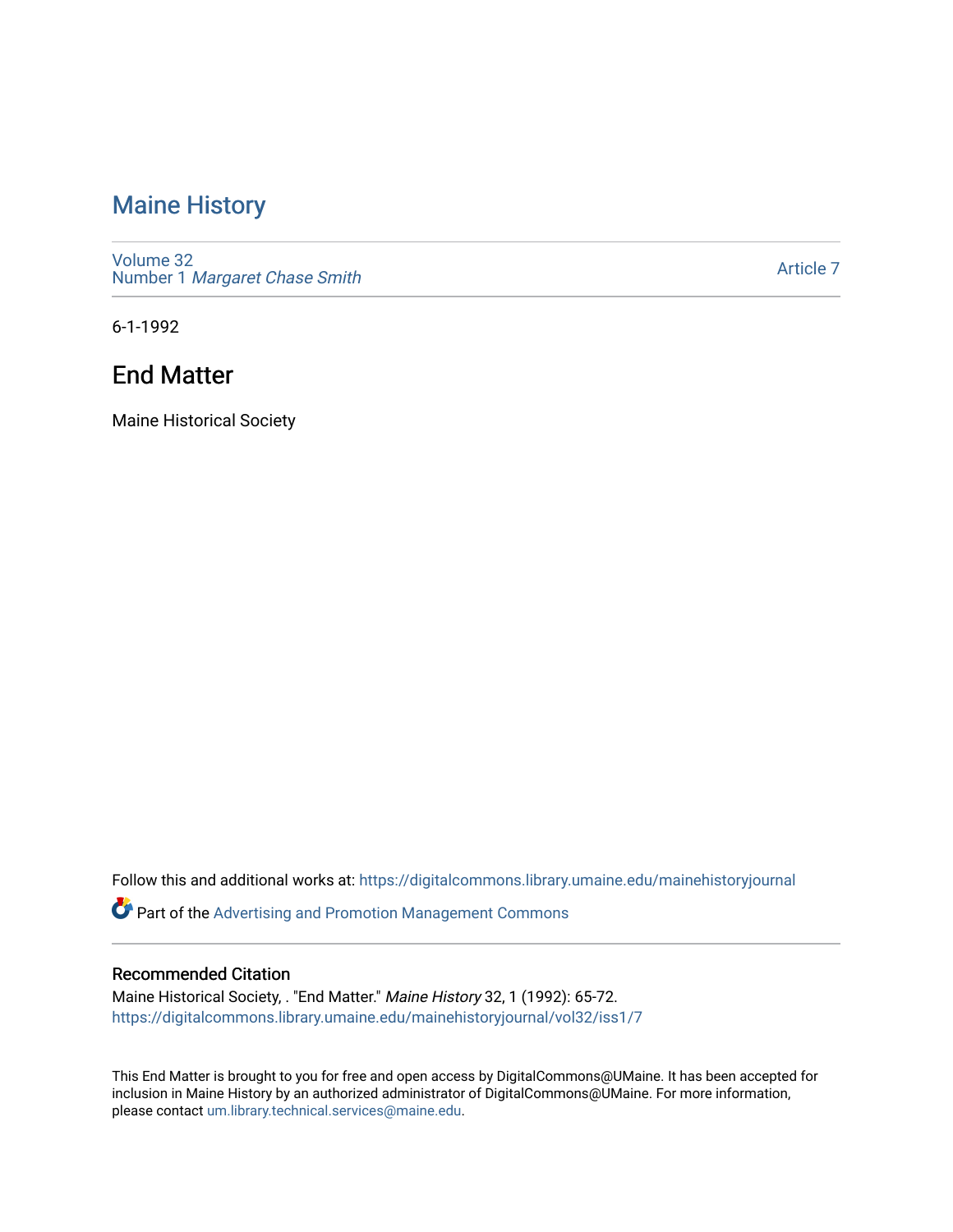# *N O W COMPLETE . . .* **Bibliographies of New England History**

*Prepared by the Committee for a N e w E n g la n d B ib lio g r a p h y*

## **New England** *NEW A Bibliography of Its History* Edited by Roger Parks

Contains 4212 entries on the history of the region, more than one New England state, writings about the Northeast in which New England is primarily mentioned, and subjects in American history such as Puritan history and whaling that are nearly synonymous with New England. Includes nearly 500 doctoral dissertations and selected masters' theses. 288 pages. \$40.00



#### **New England** *NEW Additions to the Six State Bibliographies* Edited by Roger Parks

11,742 entries update the six state volumes through 1987, add over 1500 doctoral dissertations, selected master's theses, and biographical works excluded from the earliest volumes. David D. Mall and Alan Taylor contribute a biographical essay on local history writing in New England. 800 pages. \$80.00

## *FROM THE REVIEWS*

Connecticut. "A superb achievement of great value to a vast number of researchers, genealogists, scholars, local historians, and librarians for decades to come"—*Nezv England Quarterly.* 9778 entries. \$70 00

Maine. "Outstanding . . . vital to any library where United States history is extensively read or researched"—*New England Historical and Genealogical Register.* 5355 entries. \$40.00

Massachusetts. "Essential for the study of the local history of Massachusetts"—*American Reference Books Annual.* 13,520 entries. \$70.00

New Hampshire. "Of great benefit to students, historians, genealogists, and all citizens seeking a better knowledge of their community or the state at large"--- Keene Sentinel 6542 entries. \$40.00

Rhode Island. "An absolute must for all Rhode Island libraries and should be in all New England libraries as well as research libraries throughout the country"—*Choice.* 4125 entries. \$35.00

Vermont. "This remarkable achievement of scholarship . will appropriately serve the high school researcher as well as the doctoral candidate" $-$ *Brattleboro Reformer.* 6413 entries. \$45.00

*SPECIAL PRICES UNTIL JULY 1, 1990-30% off for complete 8-volume set* 25% off for one state volume plus the two new volumes

# UNIVERSITY PRESS OF NEW ENGLAND

17'v Lebanon Street, Hanover, NH 03755 \* 800-421-1561 • FAX 603-643-1540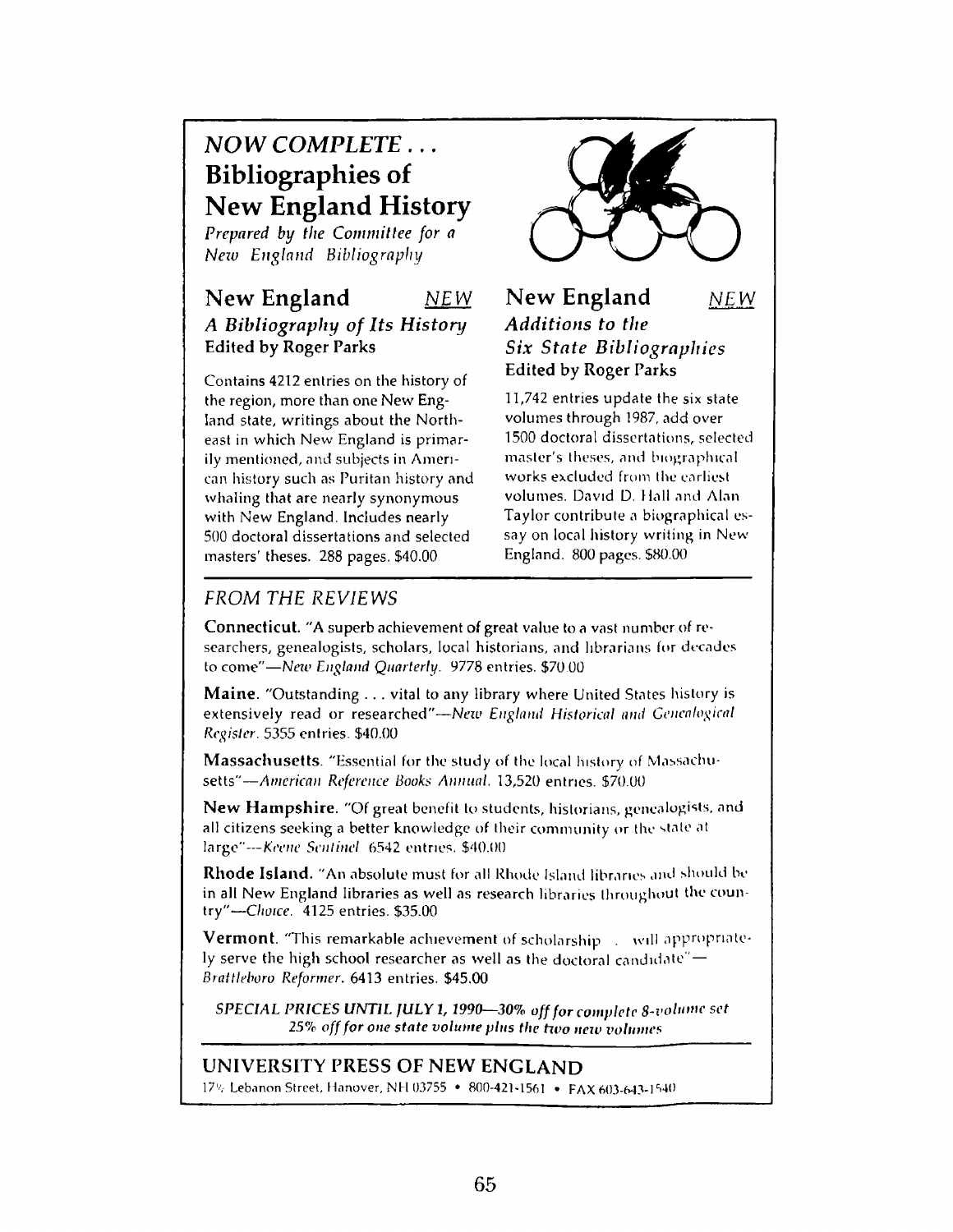

This regional study examines the emergence of an historical<br>consciousness that appeared in southern Maine and coastal<br>New Hampshire and illuminates the role played by the<br>region in the formulation of an image of the Americ  $\blacktriangledown$ his regional study examines the emergence of an historical consciousness that appeared in southern Maine and coastal  $\Box$  New Hampshire and illuminates the role played by the the colonial revival movement. Interdisciplinary in content, the catalogue examines the literature, art. architecture, gardens and early historic preservation projects that flourished between 1860 and 1930 in New Castle. Dover, and Portsmouth. New Hampshire, and York. Kittery Point, South Berwick, and Ogunquit, Maine.

"A *Noble and Dignified Stream* brings together some of the most adventurous and skilled analysts of that complex American cultural phenomenon, the colonial revival. Judiciously addressing issues of aesthetics, architectural, literary', social, and cultural history', this book is both a model of interdisciplinary analysis and a revelation of Americans' hopes, desires, and anxieties as the twentieth century began."

Harvey Green. Northeastern University

2 7 2 *pages with 210 photographs* • *Eight color plates o f art and architecture* • *Printed on acid-free paper* • *Sewn, hardcover binding with full-cover jacket.* 

> Available for \$50.00 plus \$5.00 Shipping fee (Maine residents add \$3.00 sales tax) from:

Old York Historical Society P.O. Box 312. York. Maine 03909 (207) 363-4974 Funded in part by a grant from the National Endowment for the Humanities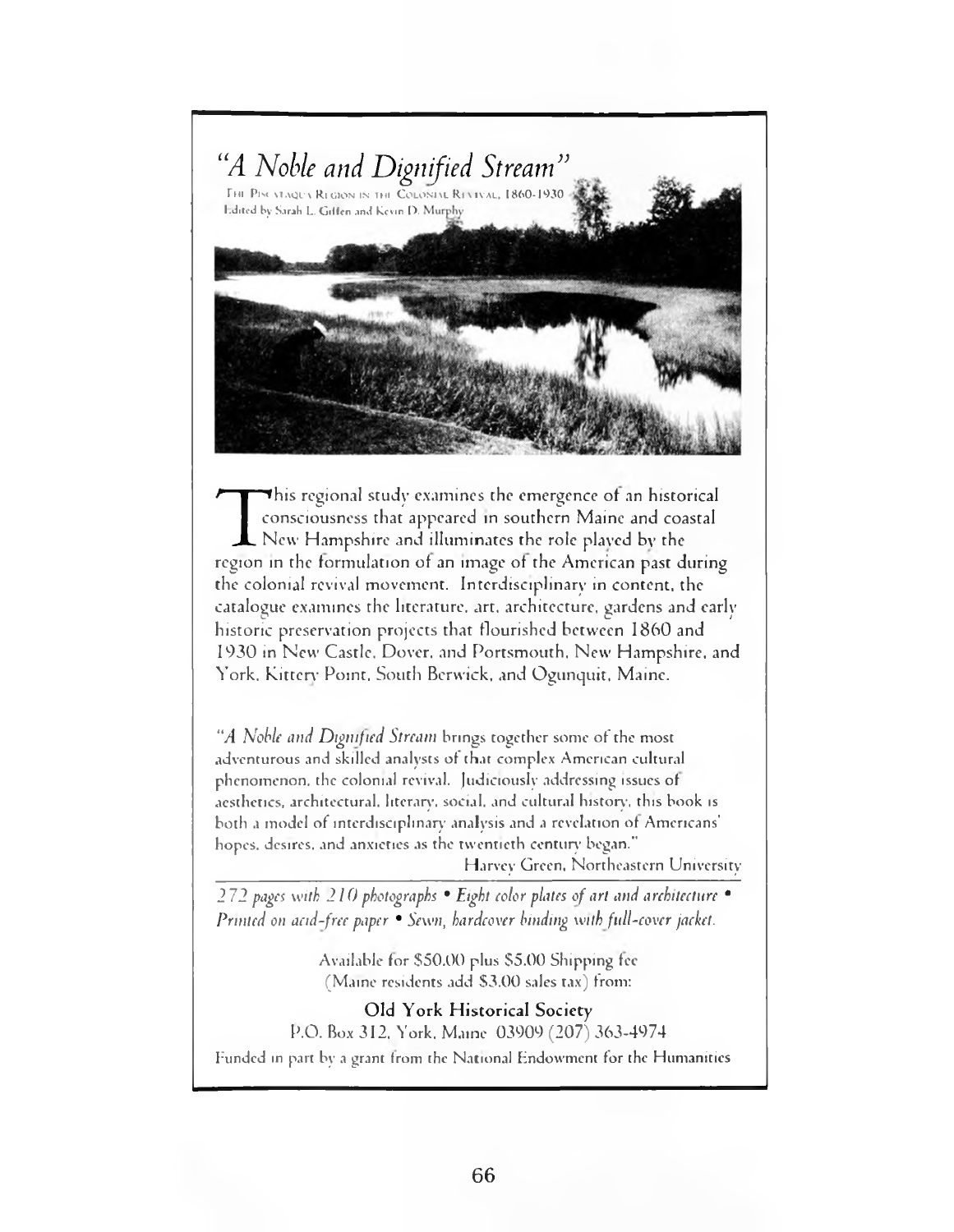

## **Bring them to Just Black & White and we'll make them sparkle again.**

We can copy and enhance your old, faded photographs and make as many enlargements as you like. We'll also



JUST process and print all types of black & white film. We make excellent copies from cyanotypes, tin types & daguerreotypes.

**Write or call for a free price list.**

**54 York Street P.0. Box 4628 DTS Portland, Maine 04112 (207)761-5861**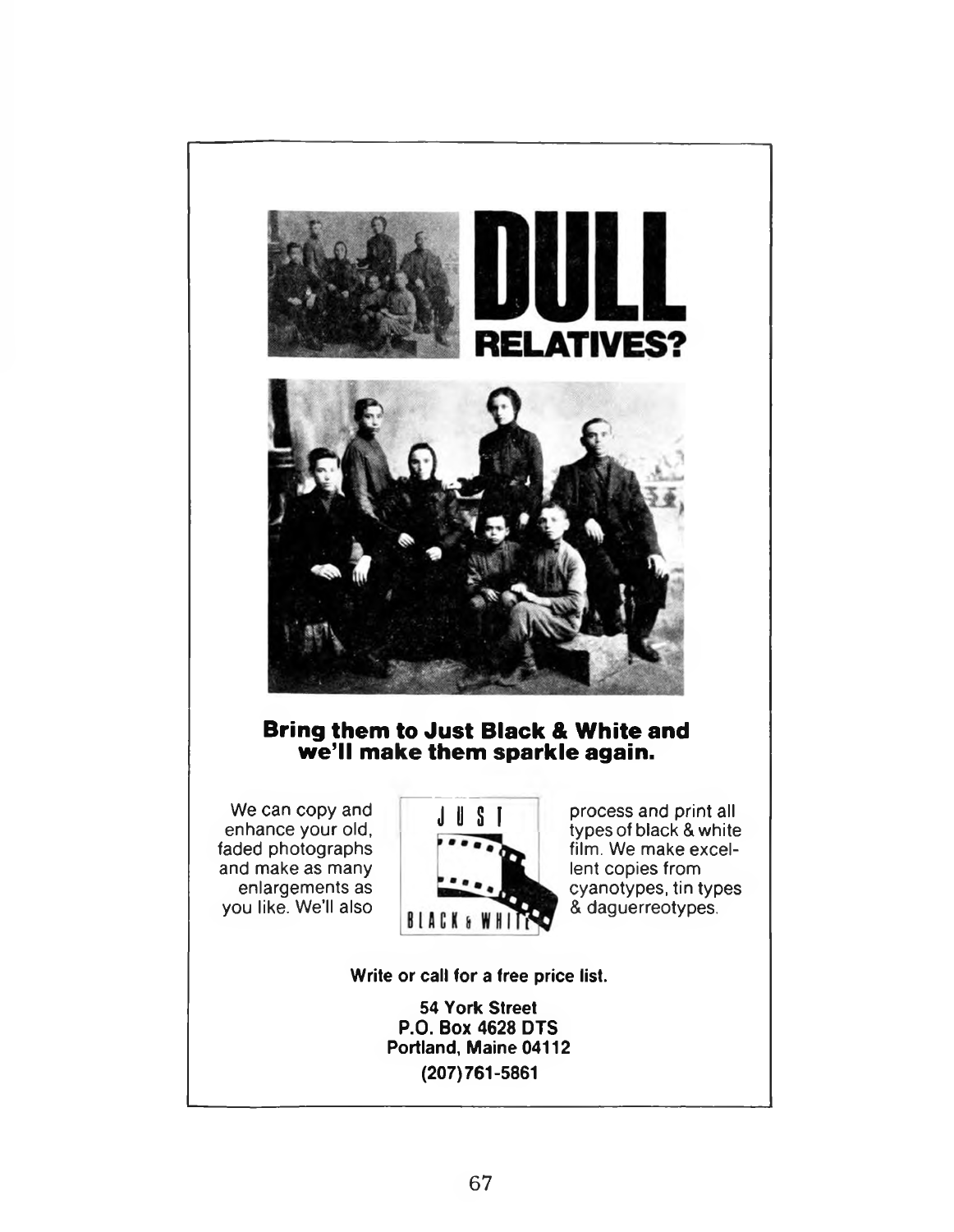# Tuttle's Catalog No. 8 *GENEALOGY, LOCAL HISTORY & HERALDRY*

Our catalog lists nearly 7,000 items, including over 4,000 genealogy and family history titles; plus town and county histories, maps, atlases, and church histories on families, cities and towns throughout the U. S. and Canada. Special sections are devoted to heraldic bookplates, coats-of-arms, British records, surnames, periodicals, genealogical reference works, American memorial sermons and biographical sketches, and more. Order Catalog No. 8. 262 pages. \$7.50 postpaid.

> TUTTLE ANTIQUARIAN BOOKS, INC. P. O. Box 541 Rutland, VT 05701

> > .<br>In 1940, and 1940, and 1940, and 1940, and 1940, and 1940, and 1940, and 1940, and 1940, and 1940, and 1940, a

## EARLY FAMILIES OF SANFORD-SPRINGVALE, MAINE by Frederick R. Boyle, C.G.

A new book containing genealogies of 86 Sanford and Springvale, ME families with births up to 1900, inc., Allen, Bedell, Bennett, Cram, Frost, Gowen, Getchell, Harmon, Johnson, Littlefield, Merrifield, Moulton, Shaw, Tebbetts, Thompson, Witham. Sources include vital, census, land and probate records.

Hardbound; fully indexed; 5 maps. Avail. May 1, 1988 from author: 16 Joy St., Springvale, ME 04083. Pi ice: \$47.25 inc. tax; \$1.50 add. post.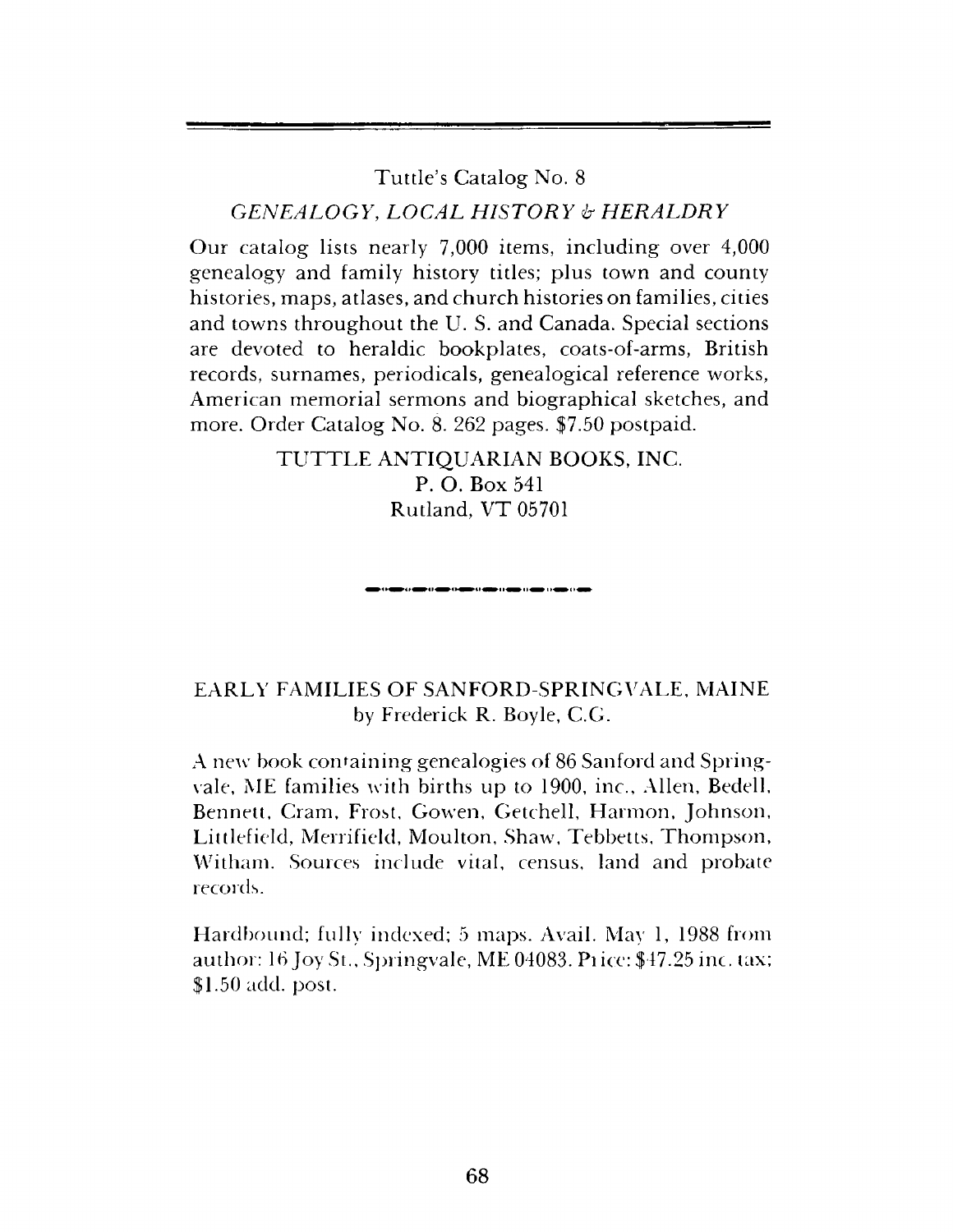

By John Calvin Stevens II & Earle G. Shettleworth, Jr.

By 1890 architect John Calvin Stevens of Portland had achieved a<br>B national reputation for his work in the Shingle Style. This book national reputation for his work in the Shingle Style. This book explores the next four decades of his domestic architecture, an eclectic period in which he and his son John Howard Stevens designed houses ranging from Craftsman and Prairie School summer cottages to Colonial Revival mansions. Forty-seven of these distinctive homes are illustrated by 135 professionally taken period photographs. John Calvin Stevens II authored the biographical essay about his grandfather, and Earle G. Shettleworth, Jr. has provided a description of each house. In both illustrations and *text*, *John Calvin Stevens: Domestic Architecture, 1890-1930* presents new insights into the career of one of Maine's most talented architects.

224 pages, 141 illustrations, printed on acid-free paper, Smyth-sewn, soft bound. Designed by Mahan Graphics.

Available for \$34.95 plus \$2.00 shipping fee (Maine residents add \$1.75 sales tax).

**Harp Publications** 21 Hillside Avenue, Scarborough, ME 04074  $(207)883 - 5167$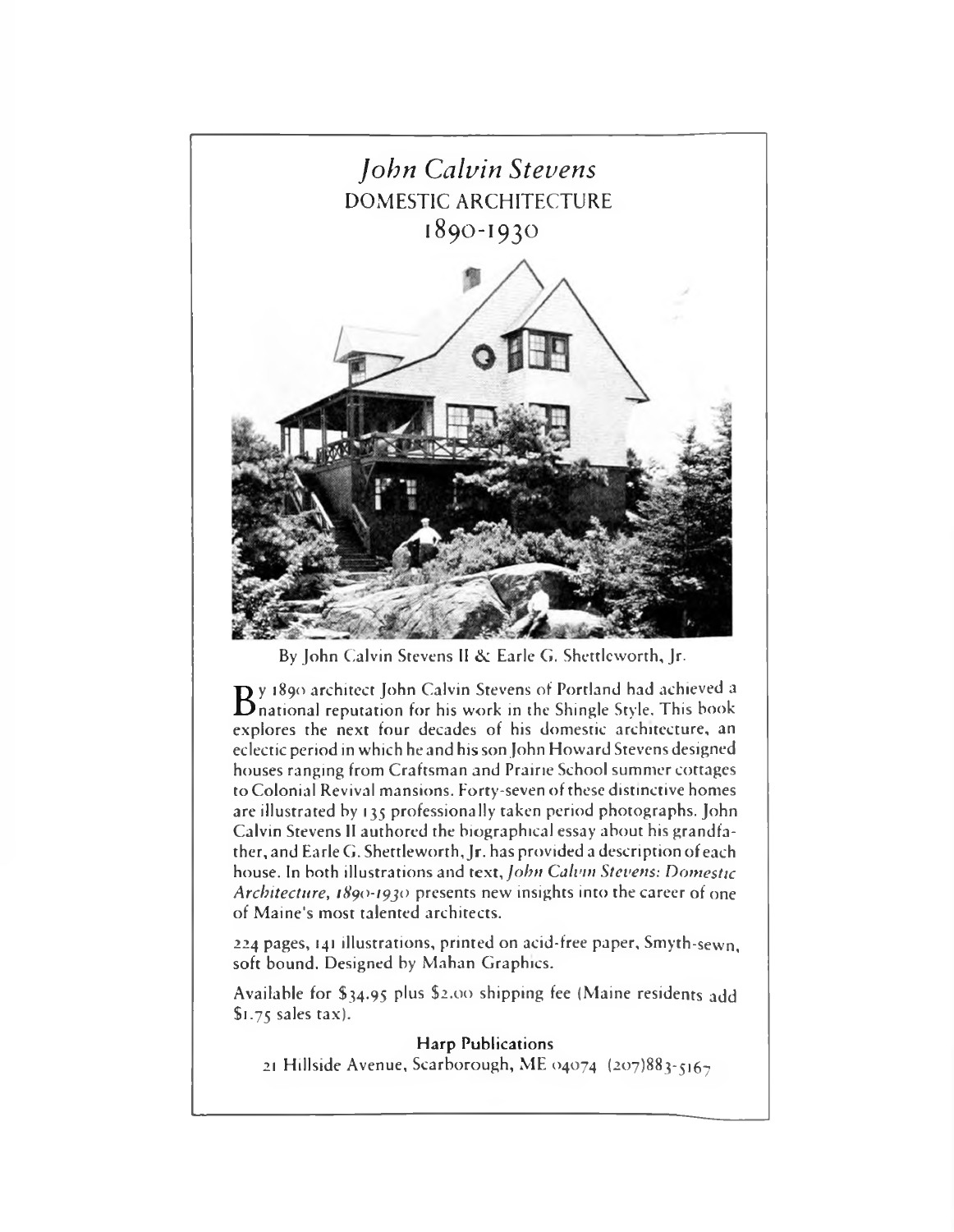

available at pockstores or from. The University of North Carolina Press. his Office Box 2008 · Chapel B. I. AC 17418-2308 · Top meet when I Although

# *B I C K E R S T A F F's*

*Early New England Imprints* Three Ellery Road. Waltham. Massachusetts 02154

We are pleased to offer a quality selection of books, maps, almanacs, sermons and newspapers printed in New England from about 1730 to 1830. These items offer fascinating insights into the history of New England during the Colonial, Revolutionary War and Federal periods. Our stock includes many Maine-related items.

For our current list, please call (617)899-5504 or write us at the above address.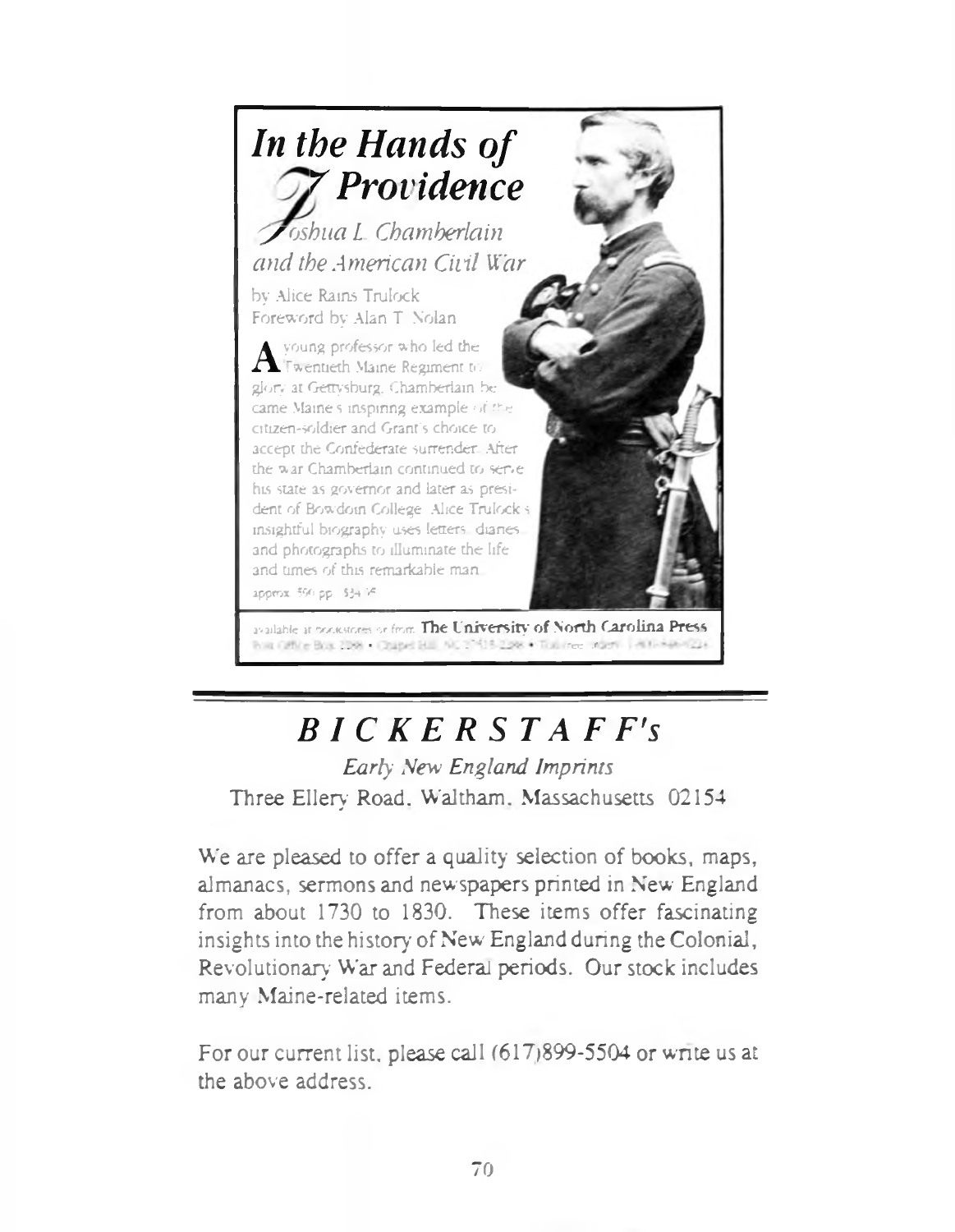

#### CORPORATE SUPPORTERS OF THE MAINE HISTORICAL SOCIETY

#### BUSINESSES

Atlantic Healthcare Products (Westbrook) G. H. Bass *&* Company (Falmouth) Bernstein, Shur, Sawyer & Nelson (Portland) Berry, Dunn, McNeil & Parker (Portland) W. L. Blake Company (Portland) J. B. Brown *&* Sons (Portland) Brunswick Coal & Lumber Co. (Brunswick) Burnham & Morrill Company (Portland) Canteen Service Company (South Portland) Casco Northern Bank (Portland) Central Maine Power Company (Augusta) Cole-H aan (Y armouth) Diversified Communications (Falmouth) Down East Energy (South Portland) Drummond, Woodsum, Plimpton & MacMahon (Portland) Dyke Associates (Windham) EMP Sales, Inc. (Falmouth) Furbush-Roberts Printing Company, Inc. (Bangor) J. E. Goold & Company (Portland) Gorham Savings Bank (Gorham) Hannaford Bros. Company (South Portland) Harris Oil Company (Portland) Jordan's Meats, Inc. (Portland) Key Bank of Maine (Portland) Key Trust Company of Maine (Portland) Kidder, Peabody & Company, Inc. (Portland) Konica Quality Photo East, Inc. (Scarborough) LaVerdiere's Super Drug Stores (Waterville) Maine Broadcasting System (Portland) Maine Lubrication Service (Westbrook) Merrill Industries, Inc. (Portland) Morse, Payson & Noyes (Portland) National Distributors, Inc. (Portland)